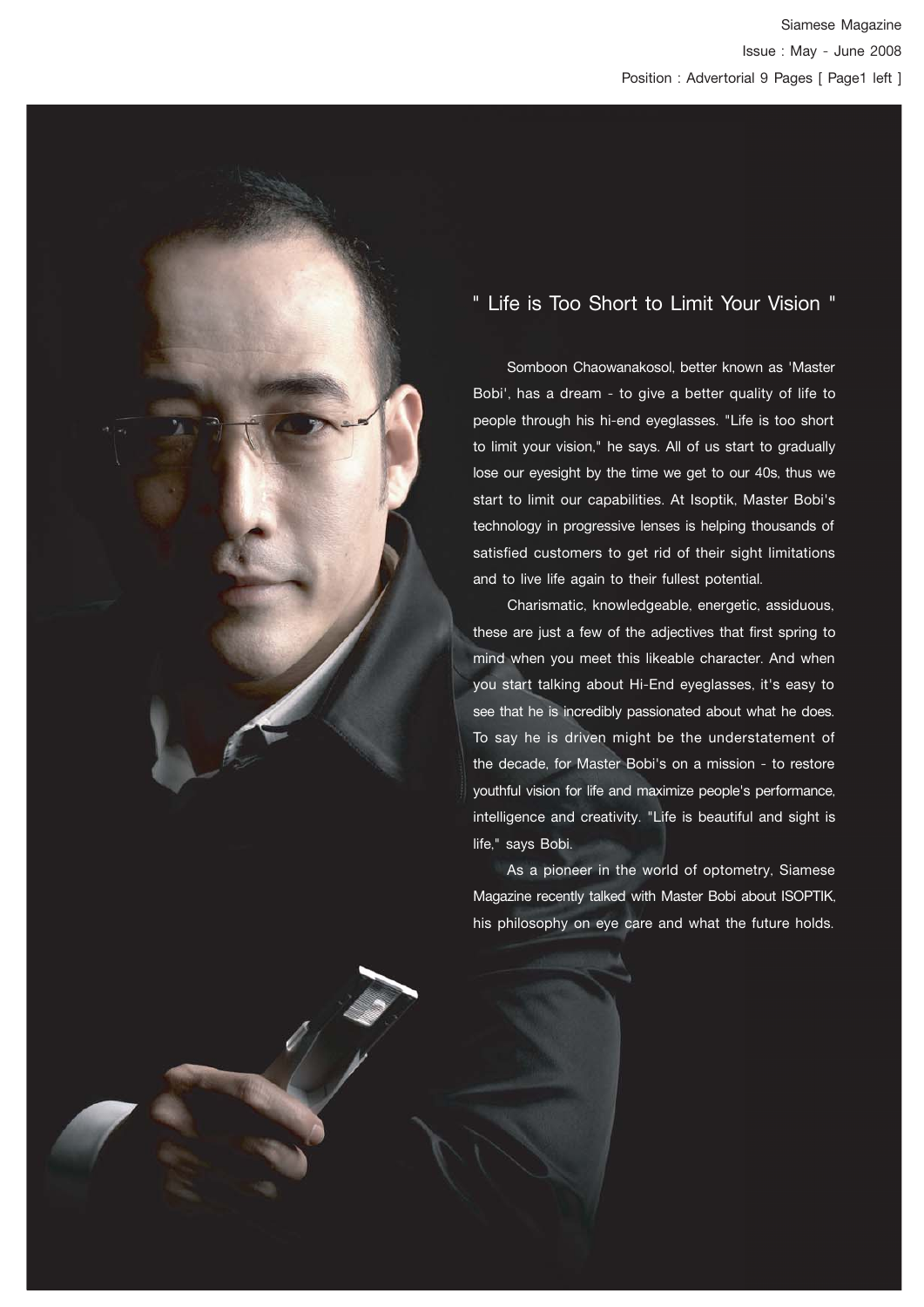#### **A New Discovery**

 It was at around the same time that he first came across the invention that would change his life and his attitude to vision progressive lenses. Whilst progressive lenses where actually first developed in the early 1900s, it is only in the last ten years or so that they have become a practical alternative to other types of lenses used in eyeglasses. In the past, anyone who was has problem seeing close up objects, say reading the newspaper, and also in focusing on distant objects would be forced into having two pairs of glasses, or alternatively adopting bi-focal lenses. However, developments to progressive lenses changed all that providing the wearers with a smooth transition from distance through intermediate to near, with all the in-between corrections included as well. The constant graduation of the prescription means that you can look up to see in the distance, look ahead to view your computer in the intermediate zone, and drop



Master Bobi in Advance Progressive Lenses Training in Shanghai



Master Bobi in Advance Progressive Lenses Training in Bangkok

your gaze down to read all without having to concentrate or change glasses. Bobi still clearly remembers the first time he fitted progressive lenses for a client, a 60 year-old man who had previously used bi-focal glasses but was unhappy with the quality of vision they offered. "The results surprised us both; he said he felt young again because he could clearly see at all different distances with no effort." "I just thought wow, if progressive lenses can help people see like they are young again then I have to try and recommend them for everyone. I have to try to tell the world and help everyone to have a better life." So began a mission which he has pursued with an unyielding determination. "I made a decision to put all of my heart into progressive lenses. At the time a lot of people didn't know anything about them and there were a lot of very negative feedbacks relating to them from doctors and opticians. I didn't understand why because when I tried them they worked perfectly since the first time!" After this Eureka moment Master Bobi dedicated all his spare time to find out more by spending 16 hours a day studying progressive lenses. "I was lucky that I already had lots of customers, there are a lot of people for me to practice on," he says laughing. "I was able to focus on all the aspects of the process: the concept, the design, the technology and I found out that what worked for some people may not work for others." "It can be quite a complicated procedure as there are so many different variables to consider, for a start there are 300 different types of lenses! The detailed adjustment to the lenses and the frames all make a vital difference." Aside from the hands on testing, Bobi also spent a lot of time talking to other experts in this field and questioning many professors from manufacturers of progressive lenses who were based in Japan, Germany and worldwide to find out more and to ensure that his clients received the very best level of service and satisfaction. "The thing was the more questions I started to ask the fewer answers people could give me. In the end, they began to say Bobi you know more about this than us, so they now learn from me and ask me questions!"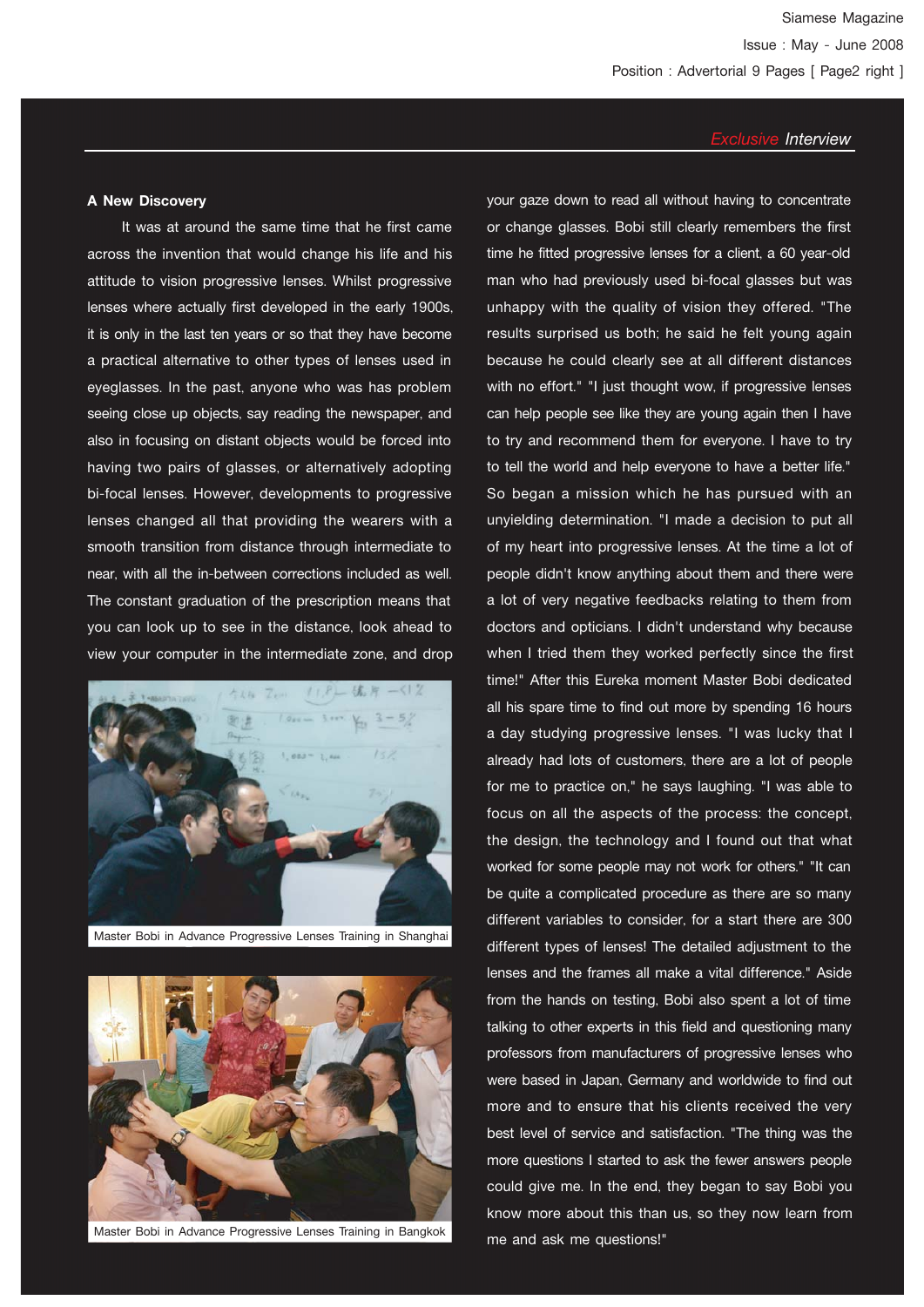

*The vision field of conventional progressive lenses*



*The vision field of premium progressive lenses*



*The vision field of hi-end progressive lenses*

#### **What makes ISOPTIK different from other optic centers?**

 At other optics centers, maybe a customer with presbyopia, for example, will be given a prescription with a different focal range of vision for each eve, so one eye might be for driving and the other for reading. However, with this kind of monovision you lose your depth perception and, as a result, 50% of your performance. The opticians at these places do a quick eye test before prescribe something and they only really care about getting your money.

 At ISOPTIK I want my customers to be able to see the world better so that they have maximum performance. My favourite motto, "Life is too short to limit your vision," means that when you limit your vision then you actually limit your quality of life. A man in his 40s, for example, finds it more difficult to work. It takes more energy to concentrate, he gets tired easily. At the end of the day, he goes home and collapses on the sofa, too tired to talk to his wife. Then, what happens? Before long his wife finds someone else!

 My Hi-End progressive lenses are not just helping executives in their 40s, 50s and 60s to have the vision they had in their 20s, but to be able to work all day long as much as if they were 20-year old again, which maximizes their performance. My eyeglasses can give you back your youth.

 My guarantee at ISOPTIK is not just the standard guarantee of full customer satisfaction or a one-year guarantee on parts, etc. My guarantee is for a better life. People who wear my eyeglasses must have better a lives. If your life is not better then bring the eyeglasses back.

 What makes ISOPTIK different, you ask? Others sell eyeglasses; I sell quality of life.

#### **Why are your eyeglasses so expensive?**

 Mine are the most expensive because they are of the highest quality you can possibly find in the world. Each pair of eyeglasses that I make is a masterpiece. I want to make the world's best eyeglasses and I put my heart and soul into every single pair.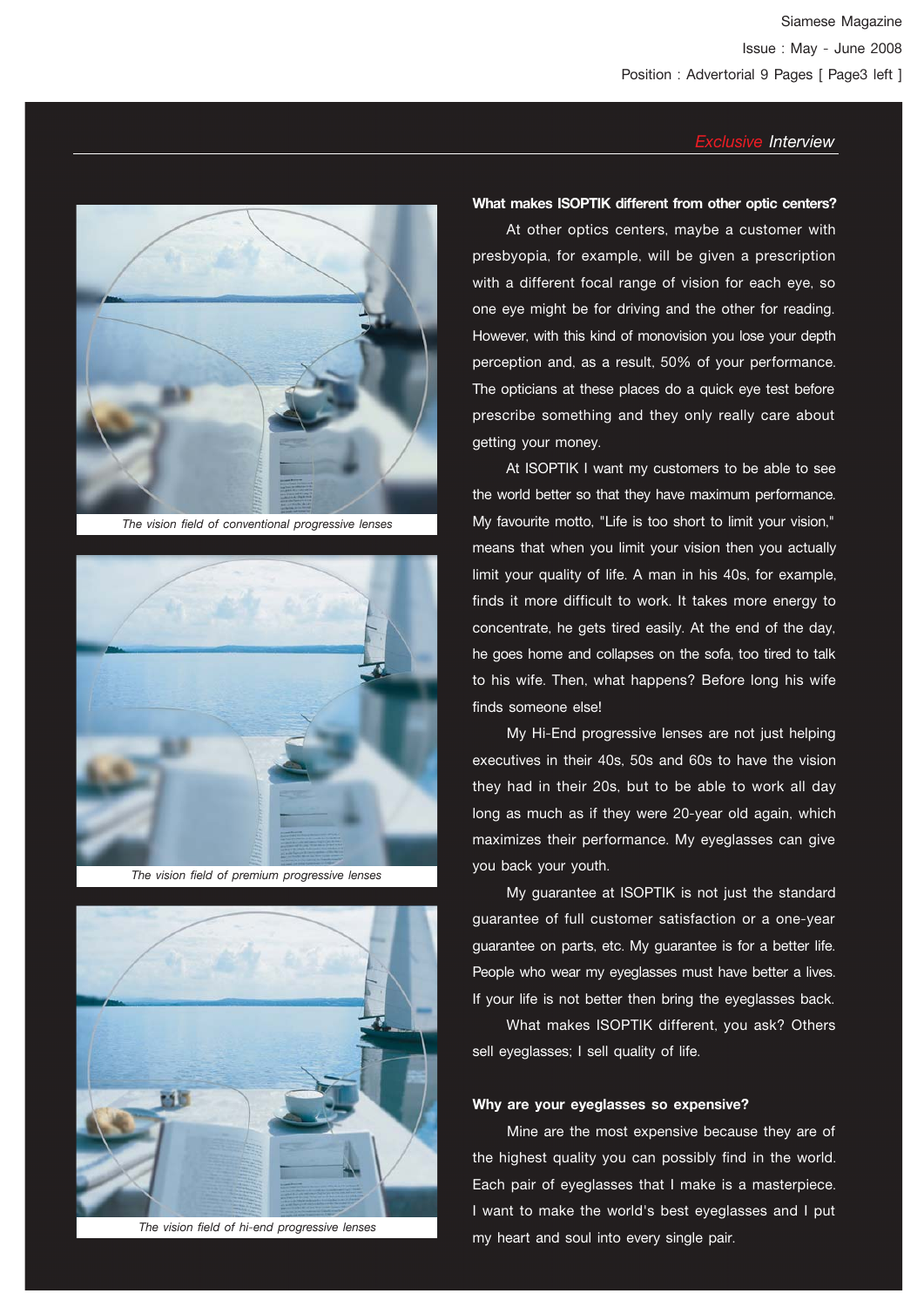

#### **How can you guarantee that they are the best?**

 It is clear that Bobi is an expert in his field, this in fact only tells half of the story of the success of ISOPTIK. The other has to be the results that keep customers coming back for more, even when the glasses are up to 20 times more expensive than standard eyeglasses. Bobi is adamant that the cost is irrelevant when compared to the improvement his clients experience. "Normal eyeglasses can make you see better or clearer but ISOPTIK eyeglasses give you instant crystal clear vision at any distances as if you were young again and with no concentration required." As he points out, the key to the store, and Master Bobi's, success is in the seeing. These eyeglasses might cost more but they help you see better, feel better, look better and in turn work better. You can enjoy your life more and, as Bobi explains, they can also help you to earn more money in the long run. For many people, good vision is a key component of their job. If you are a doctor performing a special surgery, a watch or jewellery designer working with miniature parts or even a busy executive studying the markets on your monitor, you need precious high quality vision. As he puts it, Bobi is working with something very precious, the patient's life. "These lenses are perfect for people who need perfect vision; the lenses we sell are special weapons to help you work with precision all day long. So taking this argument further, if you can work better, then you can earn more money. I believe that they make you work 10% better so you can make 10% more money and make you 10% more relaxed. So after three years, you have more than made the money back that you spent. With conventional eyeglasses your eyes can be tired after a few hours. After a hard day at work you get home and you are tired, you don't have energy to enjoy your family. If you can work better, you can also work faster, freeing up more beautiful time for you to spend with your family. These eyeglasses make people's lives richer in all sorts of ways, they give better sight for a better life," he states, "when you think of it this way they are actually very cheap." What's more, he is so confident in the beneficial properties of his products that he offers a quite extraordinary guarantee to his customer. Any customer who is not entirely happy with their eyeglasses can feel free to return them within six months of purchase. "If you don't feel they are giving you a better life for whatever reason, then you can get your money back, no questions asked," he explains.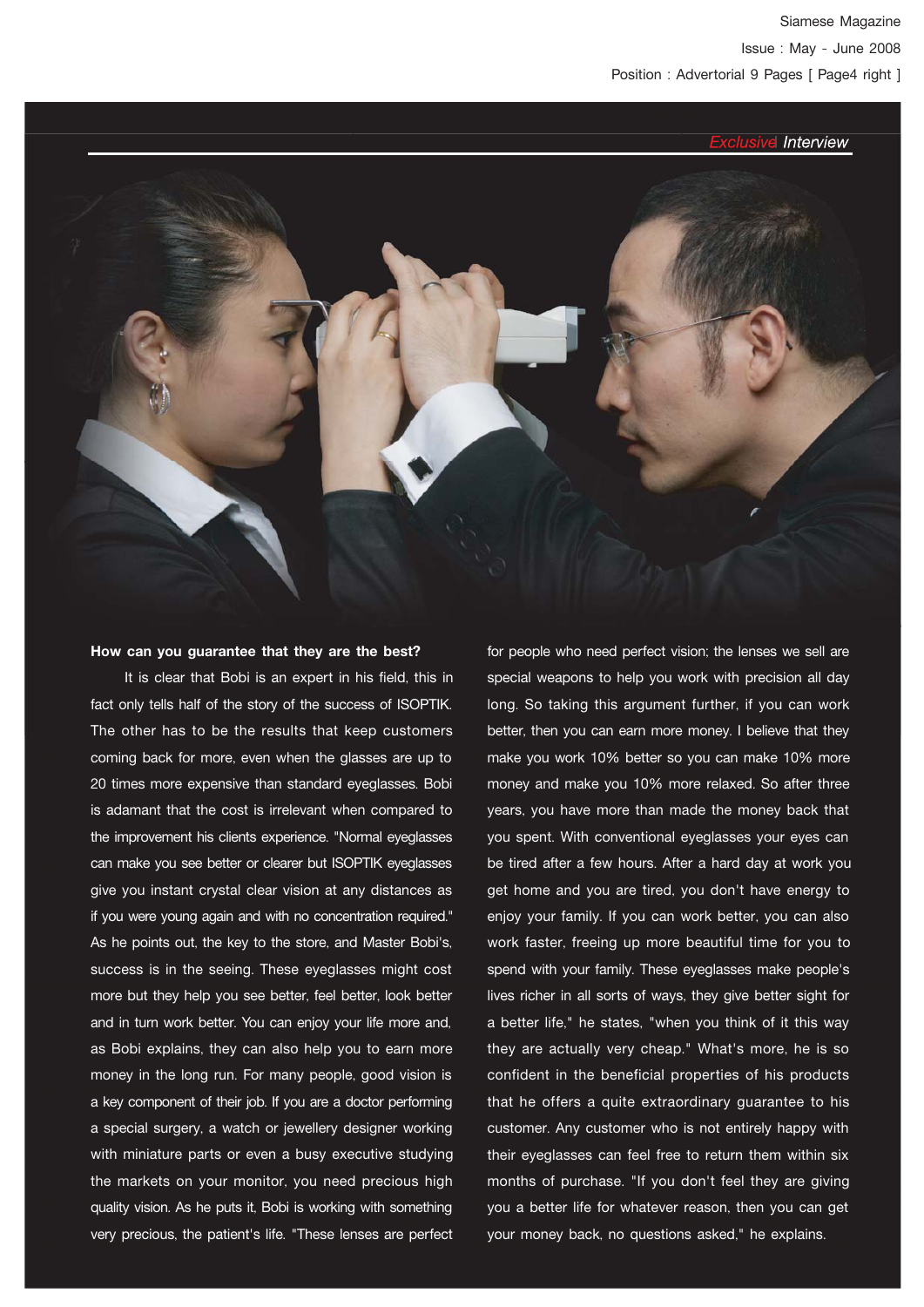"People think I am crazy but we find that when people do come back, they come to order extra pairs not to return the original pair!" He also has the policy of providing replacement glasses at 50% of the original price and will even organise for emergency glasses to be delivered to customers if they lose or break their original pair. "It's strange, people live for 50 years without these glasses but then they find that they can't go for one week without them." As an example, he cites the case of a customer who came in and bought a pair of eyeglasses from ISOPTIK. He was incredibly happy with the transformation they made to his life but there was one sticking point, the fact that his wife didn't like the frames he had selected. Rather than worry about this extra expense Bobi happily changed them at no charge to make sure both husband and wife were happy. Apparently, the client was so impressed with this level of service, he recommended other clients. As Bobi points out: "I don't care about profits, I care about my customer everything else will work itself out in the end. I trust my customers; I believe they have good hearts. The best investment is to invest in the happiness of the client."

#### **Aren't you worried about losing business?**

 No. Rejection claims amount to only 0.1%. If someone does make a claim then, sure, I may lose 50,000 baht, but that customer will go and tell others about the great service he or she got at my shop.



Professional fitting for vertex distance of progressive lenses



ImpressionIST 3D Digital Instant Adpatation System

#### **What's your philosophy on customer service?**

When I am shopping I hate it when I go into a shop as a new customer and get first up good service, then when I return to the store a second time I get second rate bad service. In my shop, I am always happy to see the customers. In fact, it is my policy to take care of the old customers first - the new customers can wait. Don't get me wrong, the new customer is never left alone, but after 30 minutes the new customer understands that they will be an old customer too! The customers love this.

 ISOPTIK is the most expensive shop of its kind in the world, but my customers say, "After I come here I don't want to go elsewhere." I have many customers who come to buy eyeglasses from me every week. Why? Because their lives got better and they are making more money because of it. They can afford to do it and they love coming here. I believe in 'the ultra-soft sell', never hard sell. My customers support me because their performance has improved three folds. I love my job and Hi-End eyeglasses and I am always happy to work.

#### **How did you get started in the eye care industry?**

 I am the second generation of eye care business in my family. One of the first memories I have in my life is how the eyeglasses my father used to make could make his customers so happy. These happy customers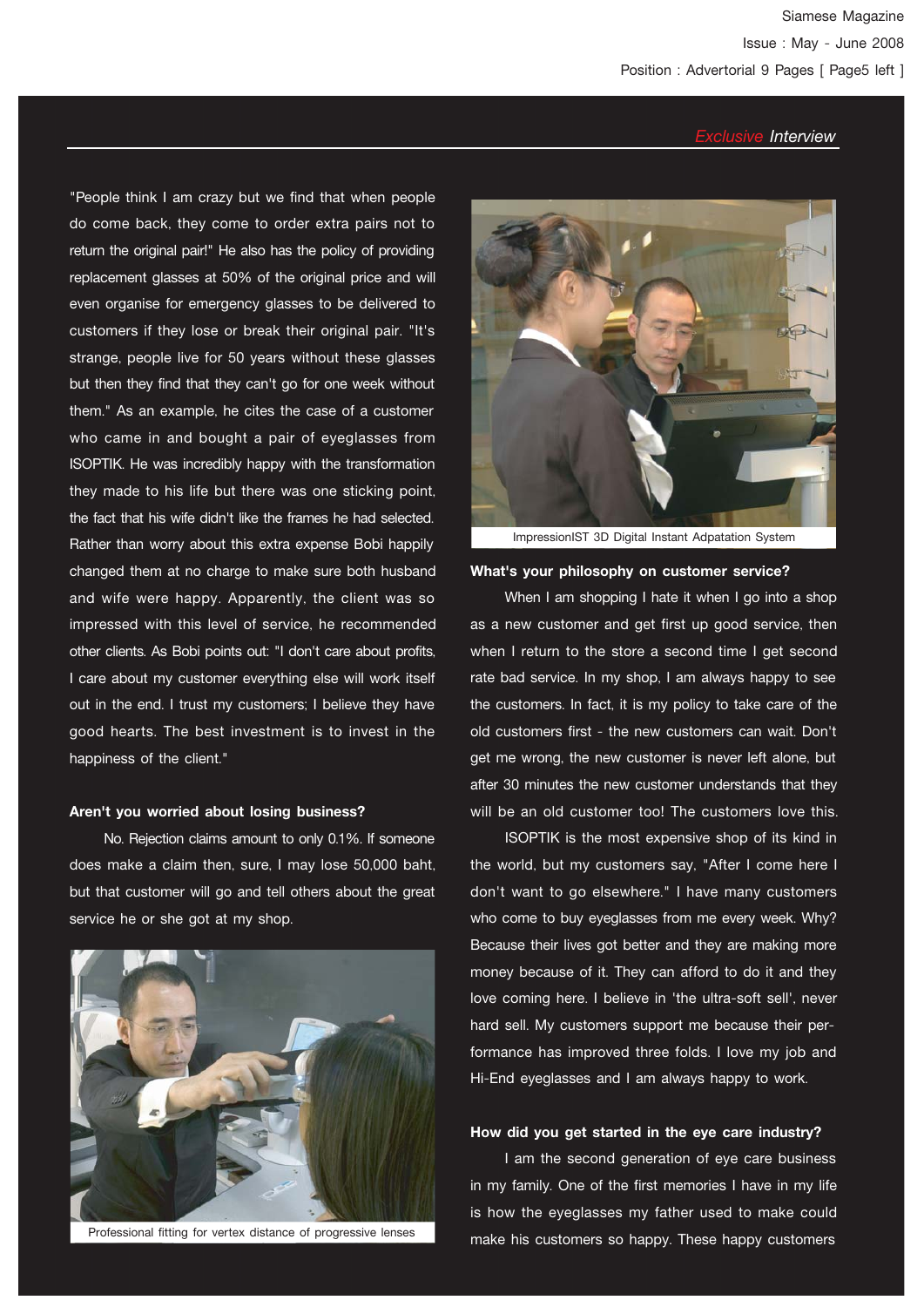

The vision field of conventional progressive lenses The vision field of hi-end progressive lenses

went around and told others and more customers came to his shop. I experienced this for twenty years of my life. One day a customer asked my father, "What will happen when you retire? Where will I get my eyeglasses from?" My father looked at me and told the customer that my son will take over. This is the most cherished memory in my life. What I do now is more than work, a job, a business, it's a relationship. Now the grandchildren of my father's old customers are my customers.

## **How much can I expect to pay for a pair of eyeglasses at your shop?**

 The price ranges from 18,000 baht to 80,000 baht. Around the world, people know that the most expensive progressive lenses are sold by me. I am always in the shop and every prescription must pass my approval.

#### **Do you stock any cheapies?**

 No. If you want cheaper progressive lenses, go elsewhere. All other optic shops are doing it, but not ISOPTIK.

#### **Why aren't other optic shops doing the same as you?**

 You know, it's one thing I just can't understand why others don't do it like me. They say that their customers want cheap eyeglasses - they don't believe that customers



will pay more money for the best progressive lenses. Do you know that in 1999, I sold 3,000 pairs of progressive lenses in Thailand and that other shops sold none? Others don't believe I can do it. So when the lens manufacturers try to sell to other opticians, they don't believe that I am really selling them at the prices I say I am - they think I must be selling cheaper.

#### **Can I get a discount?**

 You have to pay for professional treatment. At ISOPTIK, prices are standard whether you are a new or existing customer. So I dare to say that we can do everything for the customers, except discount. Every year we get thousands of customers who try to be the first to get a discount. In fact, one time a customer who spent 500,000 baht tried to get a discount for one baht. I simply said, "Sorry." Don't get me wrong, I try to never say "no" to a customer - it's always a happy "yes," except when it comes to giving discount.

#### **What's the most common question you are asked?**

 *"Why is the price so high?"* I simply answer by saying because I am the best and the quality is the best. Come to me and I will give you the best vision. Then they normally ask, *"How can I know it's the best?"* If it's not true, you don't have to pay.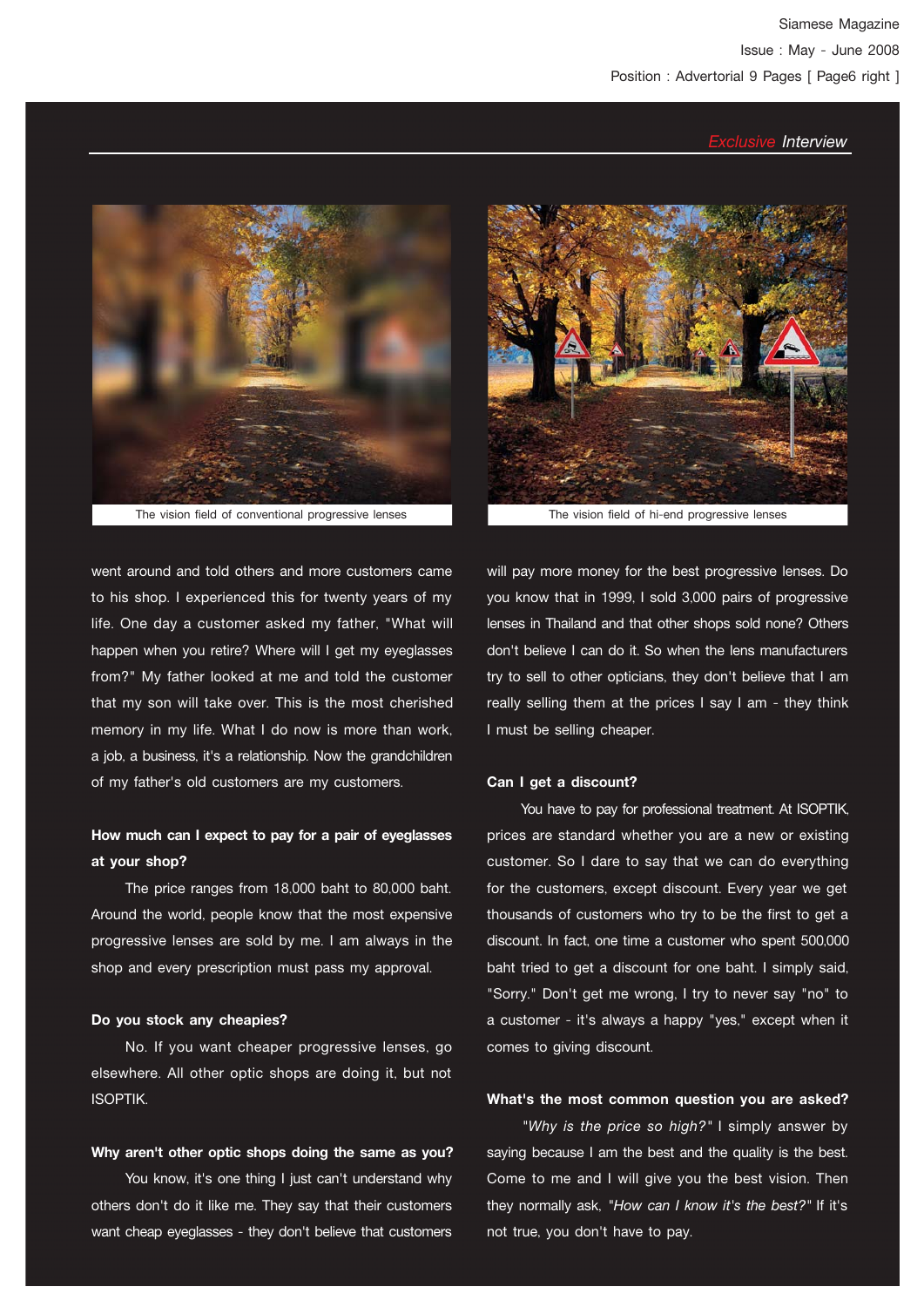#### **Do you have any samples for me to try?**

 Yes. You can experience instant clear vision in as fast as two minutes. My technique is famous in the world it's even got German specialists excited. The customer will see exactly what they can get before they pay a deposit. Other opticians make you pay first and you have no idea if the end product will be good or not. At ISOPTIK, the customers can see before they buy. We are totally different from other optic shops.

#### **Can I get progressive lenses with curved frames?**

 At ISOPTIK, we can make prescriptions with curved frames that still give you crystal clear vision. We make designer lenses for different people, different lifestyles and different occasions. In fact, we have many customers with hundreds of pairs of eyeglasses all made by ISOPTIK.

#### **Where are your customers from?**

 About half comes from here in Thailand, of which around 20% are Thai and the rest are ex-pats, and the other half comes from abroad. About 40% of all my customers are executives.

## **What happens if I go back to my home country and the eyeglasses break or there's a problem with them?**

 If there's a problem, send them back to get a full refund. Or, if they break send the parts along and we'll fix them. In both cases we will pay the courier costs to and from Thailand. Our eyeglasses are worry free. We offer the best service and best guarantee. I am confident when I say that ISOPTIK has no competitor. Other optic shops are 15 years behind us. I want this shop to have the world's best service in retail business - even better than a five-star hotel. We believe service is the key.

## **Why do you give training about progressive lenses to others in this field? After all, aren't they your competitors?**

 Many people ask me this. My answer is simple: There are six billion people in the world and I am only one man. I can't do it all. My goal is to give people instant, crystal clear vision at any distance just as they experienced when they were young.

 I have trained more than 10,000 students in Thailand, China, Hong Kong and Singapore. It's a difficult work, training for eight hours a day. But the hardest part is changing the negative attitudes that exist in this industry. Others don't believe that customers will pay more for the best progressive lenses. I have to spend six hours changing the way people think and then do two hours of actual training. Then, after they change their mind they are hungry to learn.

#### **How do you get through to others about your techniques?**

 Rock them! I have to make the training session high energy, enjoyable and excite them. Students have told me that "learning twenty years with others does not equal one day with you." There are many trainers out there in this industry with bad techniques and no hands on experience - can you believe they have never made a pair of eyeglasses in their life!

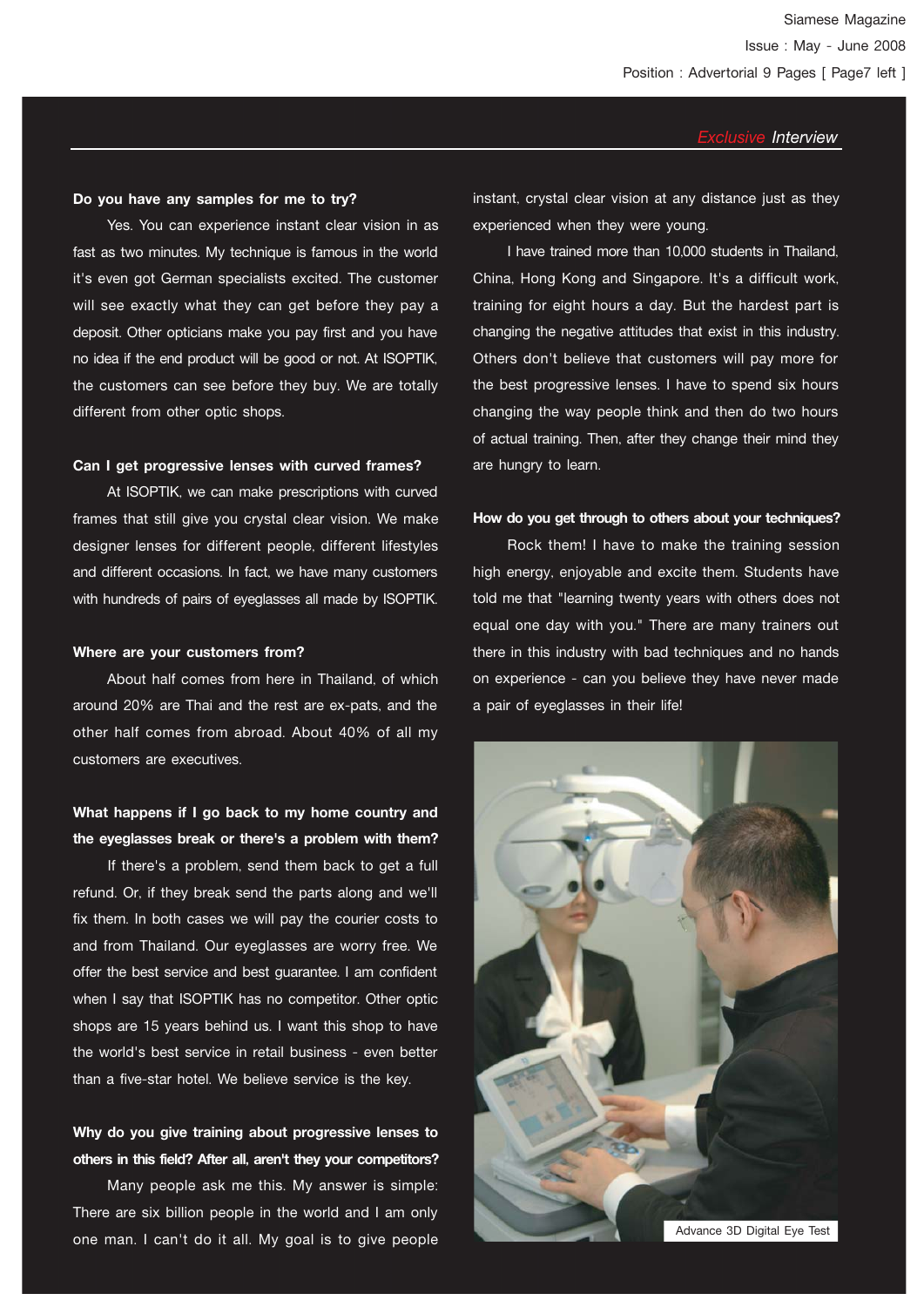

## **With you breaking new ground in the world of optometry and ophthalmology, is it all plain sailing?**

 I have rocked the boat but I'm not afraid to do it. Others in this industry may not like what I am doing but I see myself as a bit of a 'Jedi knight' or 'the new hope' to use a couple of Star Wars analogies. There are companies out there trying to sell expensive eyeglasses, advertising quality when really it is only expensive frames with cheap lenses. I say, "Why pay new prices for old products?" And then there are the larger companies in this industry who try to monopolize markets with big brother tactics, making retailers sell their products only.

 I feel as though I have to protect the customers from all of this by educating as many of my peers as I can. It's not about marketing; it's about being real. I love Internet as a tool because the truth is easy to prove… and so are the lies. I give answers, not hype.

 My competitors complain that I am too honest and I admit that I have had conflicts with lens manufacturers, but I don't care. My priority is to protect the consumer, not the lens manufacturers. If lens companies lose millions of dollars, I don't care - at least it's not my customers losing their money. Lens companies make massive profits. It's not fair - big profit but no guarantee. Then, if there is a problem, they blame the opticians. They believe that they are untouchable.

 If you pay \$50 for a product and there is no guarantee, then OK, fine. But spend \$500 and you expect something more for your money, right? The name is nothing without quality and service.



#### **How did you start up ISOPTIK?**

 I am the sixth child in a family of eight. My family comes from the South of Thailand but when I came to Bangkok I came with nothing. I did optic training workshops both in Thailand and abroad that allowed me to finance ISOPTIK. I have invested everything I have in this.

#### **What plans do you have for the future?**

 Business is growing fast. Now we occupy 300 sq.m. here at the Erawan Bangkok building but we need more space. Right now, I am looking for like-minded people to invest in this expansion of ISOPTIK.

 This year I want to invest 50 million baht to open up another 450 sq.m., get more testing rooms, equipment, and develop a bigger service team. Next year I plan to invest 200 million baht and open up another 1,000 sq.m., then in three years, another 3,000 sq.m. In five years, I want to invest one billion baht. In the future, ISOPTIK will have 400 eye test rooms and be able to service 1,000 customers per day by the best team of ophthalmologists and optometrists in the world.

 I love Erawan Bangkok and want to make this building the Hi-End eyeglasses place. This will be the capital of Hi-End eyeglasses, right here in Bangkok. In the future I would be proud if this building was called 'ISOPTIK Erawan Bangkok'. People won't have to ask where it is - this will be a landmark that everyone knows. I would also like to open up ISOPTIK after-sales service centers in major cities around the world.